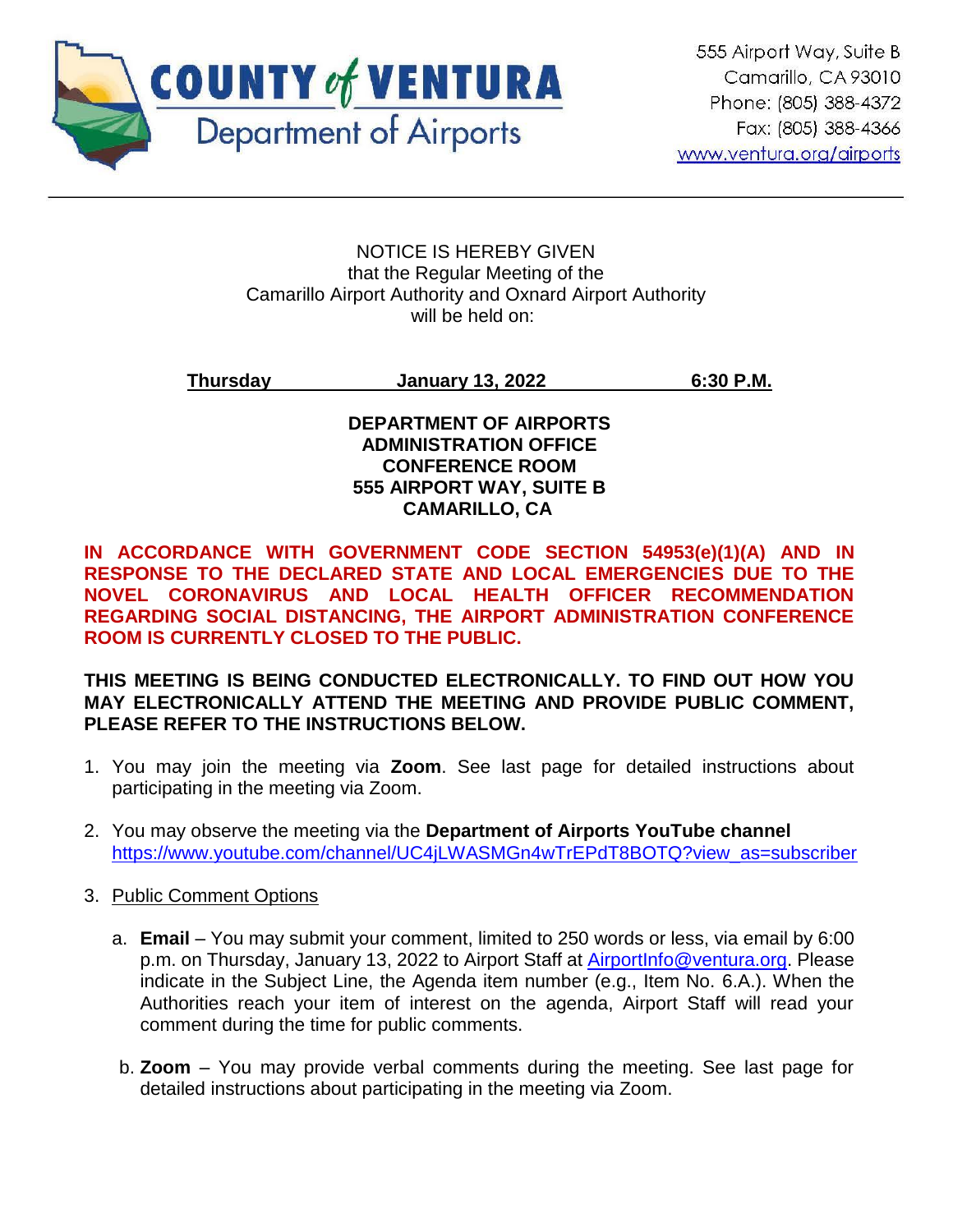## **AGENDA**

- **1. CALL to ORDER and PLEDGE of ALLEGIANCE**
- **2. ROLL CALL**
- **3. AGENDA REVIEW**
- **4. APPROVAL of MINUTES – December 9, 2021 (Regular Meeting) January 5, 2022 (Special Meeting)**
- **5. PUBLIC COMMENT PERIOD**
- **6. NEW BUSINESS**

## **CAMARILLO AIRPORT AUTHORITY**

## **A. Subject: Selection of Public Member and Alternate Public Member**

#### **Recommendation:**

Select a Public Member and Alternate Public Member to serve on the Camarillo Airport Authority.

## **OXNARD AIRPORT AUTHORITY**

## **B. Subject: Selection of Public Member and Alternate Public Member**

## **Recommendation:**

Select a Public Member and Alternate Public Member to serve on the Oxnard Airport Authority.

## **CAMARILLO AIRPORT AUTHORITY**

## **C. Subject: Selection of Chairman and Vice-Chairman for Calendar Year 2022**

## **Recommendation:**

Nominate and select the 2022 Chairman and Vice-Chairman.

## **OXNARD AIRPORT AUTHORITY**

## **D. Subject: Selection of Chairman and Vice-Chairman for Calendar Year 2022**

## **Recommendation:**

Nominate and select the 2022 Chairman and Vice-Chairman.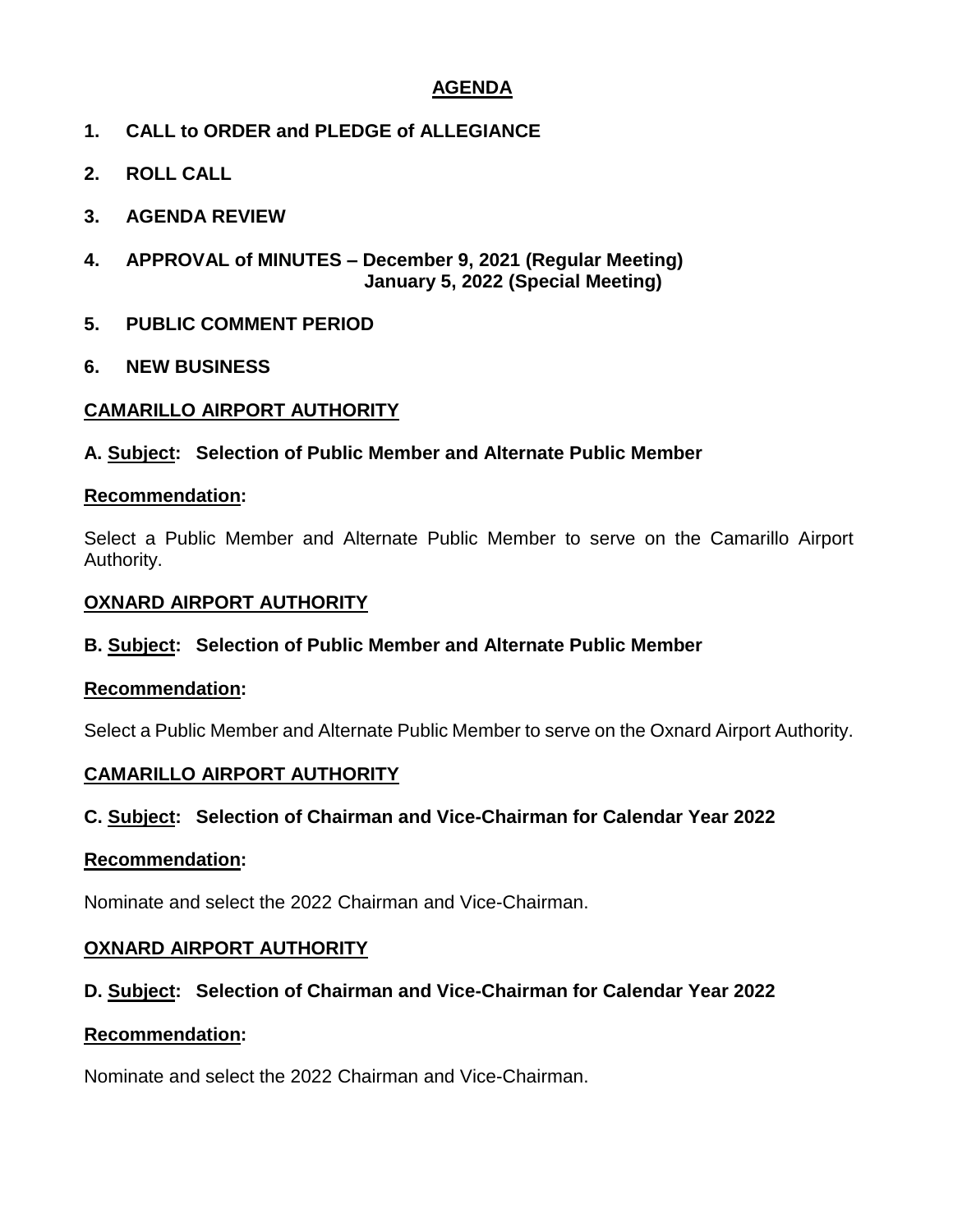## **E. Subject: Adoption of Resolution #5 Authorizing Remote Teleconference Meetings of the Oxnard Airport Authority for a 30-Day Period**

## **Recommendation:**

Adopt the attached Resolution #5 (Exhibit 1) authorizing remote teleconference meetings of the Oxnard Airport Authority for a 30-day period pursuant to Government Code Section 54953, Subdivision (e), of the Ralph M. Brown Act.

## **CAMARILLO AIRPORT AUTHORITY**

**F. Subject: Approval of, and Authorization for the Director of Airports or Designee to Sign, the Second Amendment to Lease with Kim & Bill Burr Family Trust at 65 A/B, Camarillo, California, the First Amendment to Lease with Kim & Bill Burr Family Trust at 65C Durley Ave.**

#### **Recommendation:**

Staff requests that your Authority recommend that the Board of Supervisors:

Approve, and authorize the Director of Airports or his designee to sign, the attached Amendments to Lease with the Kim & Bill Burr Family Trust.

## **G. Subject: Adoption of Resolution #5 Authorizing Remote Teleconference Meetings of the Camarillo Airport Authority for a 30-Day Period**

#### **Recommendation:**

Adopt the attached Resolution #5 (Exhibit 1) authorizing remote teleconference meetings of the Camarillo Airport Authority for a 30-day period pursuant to Government Code Section 54953, Subdivision (e), of the Ralph M. Brown Act.

## **7. DIRECTOR'S REPORT**

## **8. REPORTS**

**Report items listed below are presented to the Airport Authorities for information only, at this time. The report items require no action or are not ready for the Airport Authorities' consideration. The Airport Authorities may refer these items to the Department of Airports for investigation and report back on a future agenda.** 

Monthly Activity Report – October, November 2021 Monthly Noise Complaints – October, November 2021 Consultant Reports (Coffman Associates, Mead & Hunt) – November 2021 Consultant Reports (Jviation) – November, December 2021 Airport Tenant Project Status – December 2021 Project Status – December 2021 Meeting Calendar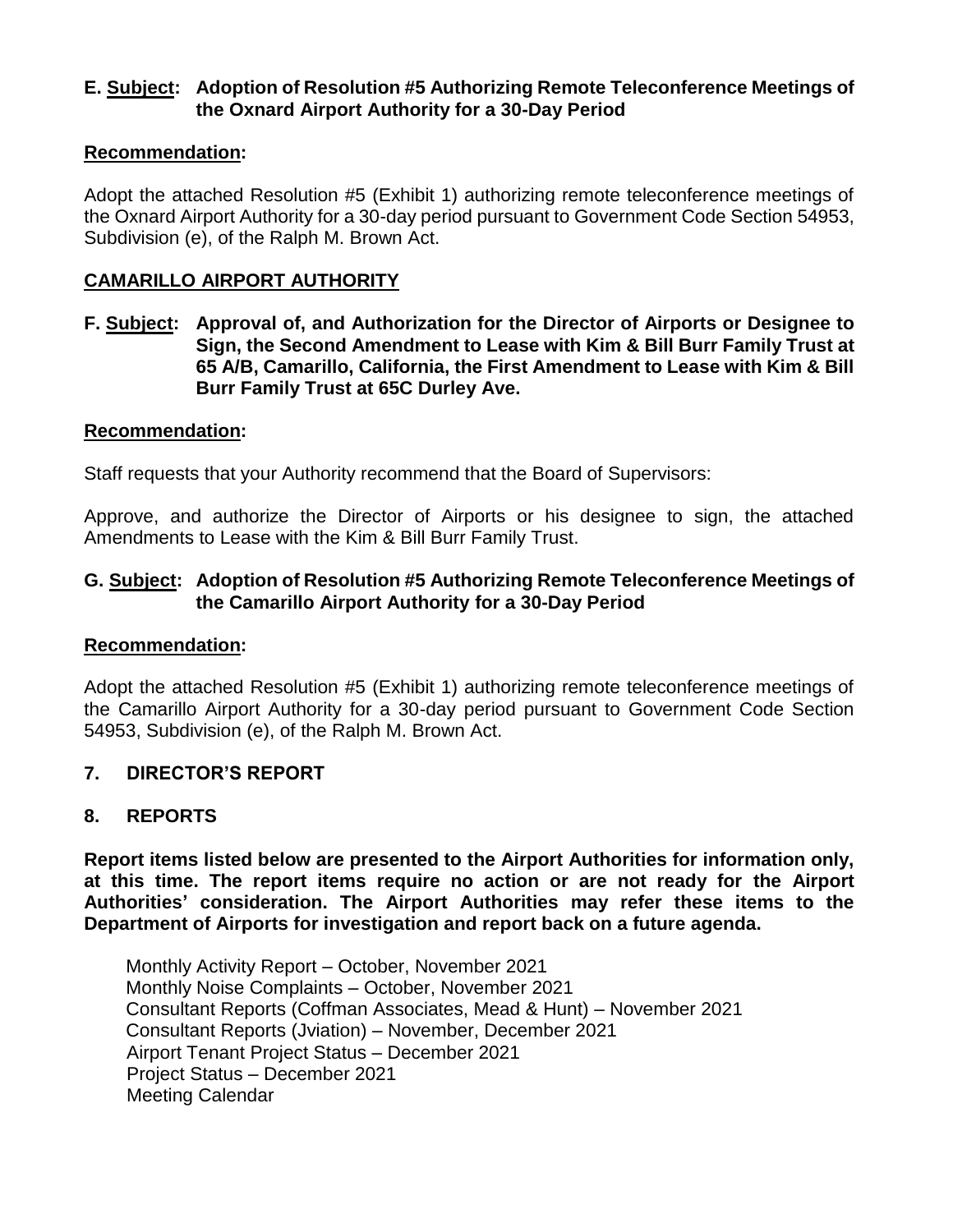## **9. CORRESPONDENCE**

**Correspondence items listed below are presented to the Airport Authorities for information only, at this time. The correspondence items require no action or are not ready for the Airport Authorities' consideration. The Airport Authorities may refer these items to the Department of Airports for investigation and report back on a future agenda.** 

Article dated December 27, 2021 re: acquisition of AVEX located at Camarillo Airport

**10. AUTHORITY COMMENTS –** Comments by Authority members on matters deemed appropriate.

#### **11. ADJOURNMENT**

The next regular Authority meeting will be on Thursday, February 10, 2022 at 6:30 p.m. Location to be determined.

IN COMPLIANCE WITH THE AMERICANS WITH DISABILITIES ACT, IF YOU NEED SPECIAL ASSISTANCE TO PARTICIPATE IN THIS MEETING, PLEASE CONTACT ANA CASTRO AT (805) 388-4211. NOTIFICATION 48 HOURS PRIOR TO THE MEETING WILL ENABLE THE DEPARTMENT OF AIRPORTS TO MAKE REASONABLE ARRANGEMENTS TO ENSURE ACCESSIBILITY TO THIS MEETING.

\_\_\_\_\_\_\_\_\_\_\_\_\_\_\_\_\_\_\_\_\_\_\_\_\_\_\_\_\_\_\_\_\_\_\_\_\_\_\_\_\_\_\_\_\_\_\_\_\_\_\_\_\_\_\_\_\_\_\_\_\_\_\_\_\_\_\_\_\_\_\_\_